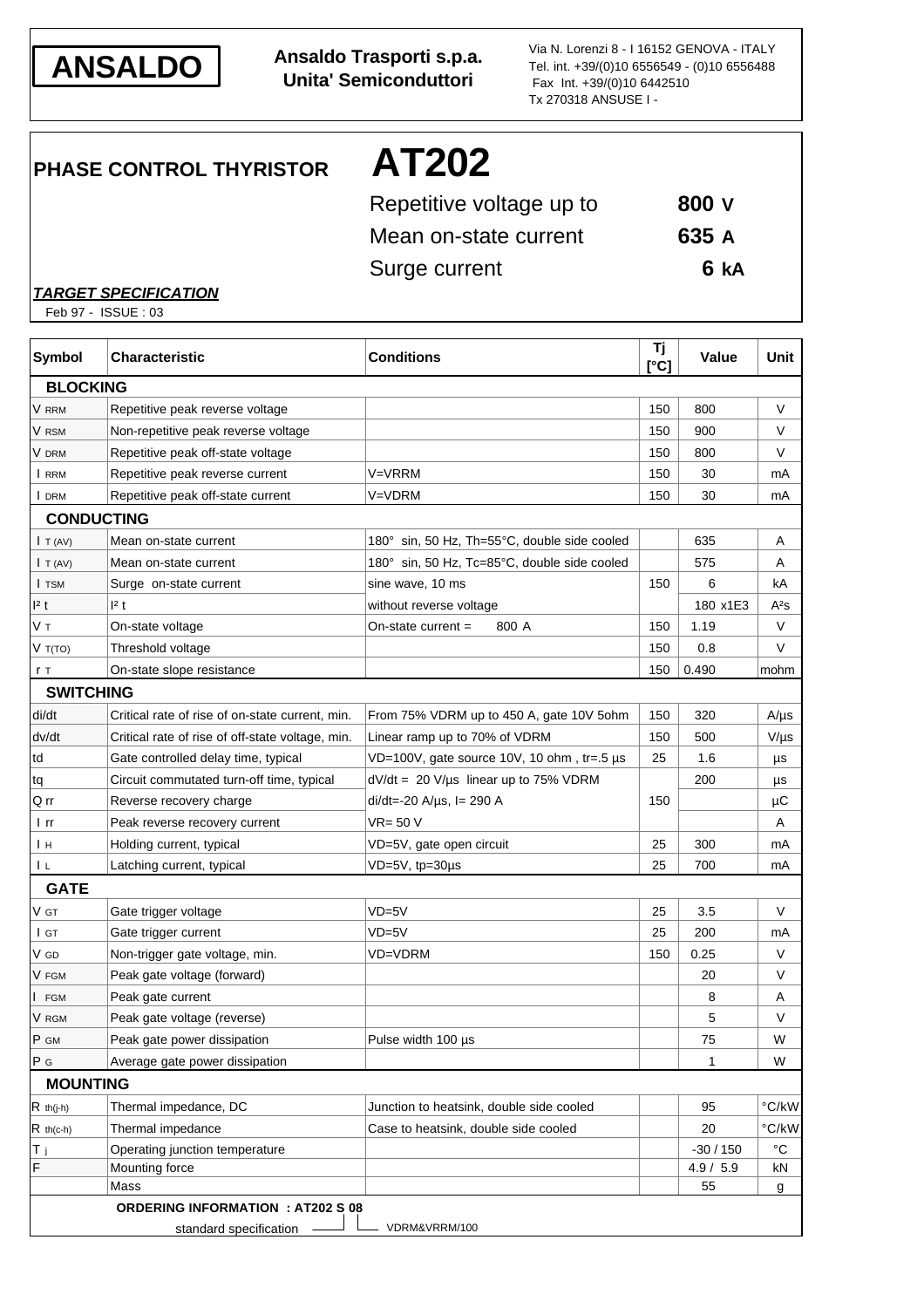## **AT202 PHASE CONTROL THYRISTOR**

**ANSALDO**

TARGET SPECIFICATION Feb 97 - ISSUE : 03

### **DISSIPATION CHARACTERISTICS**

SQUARE WAVE





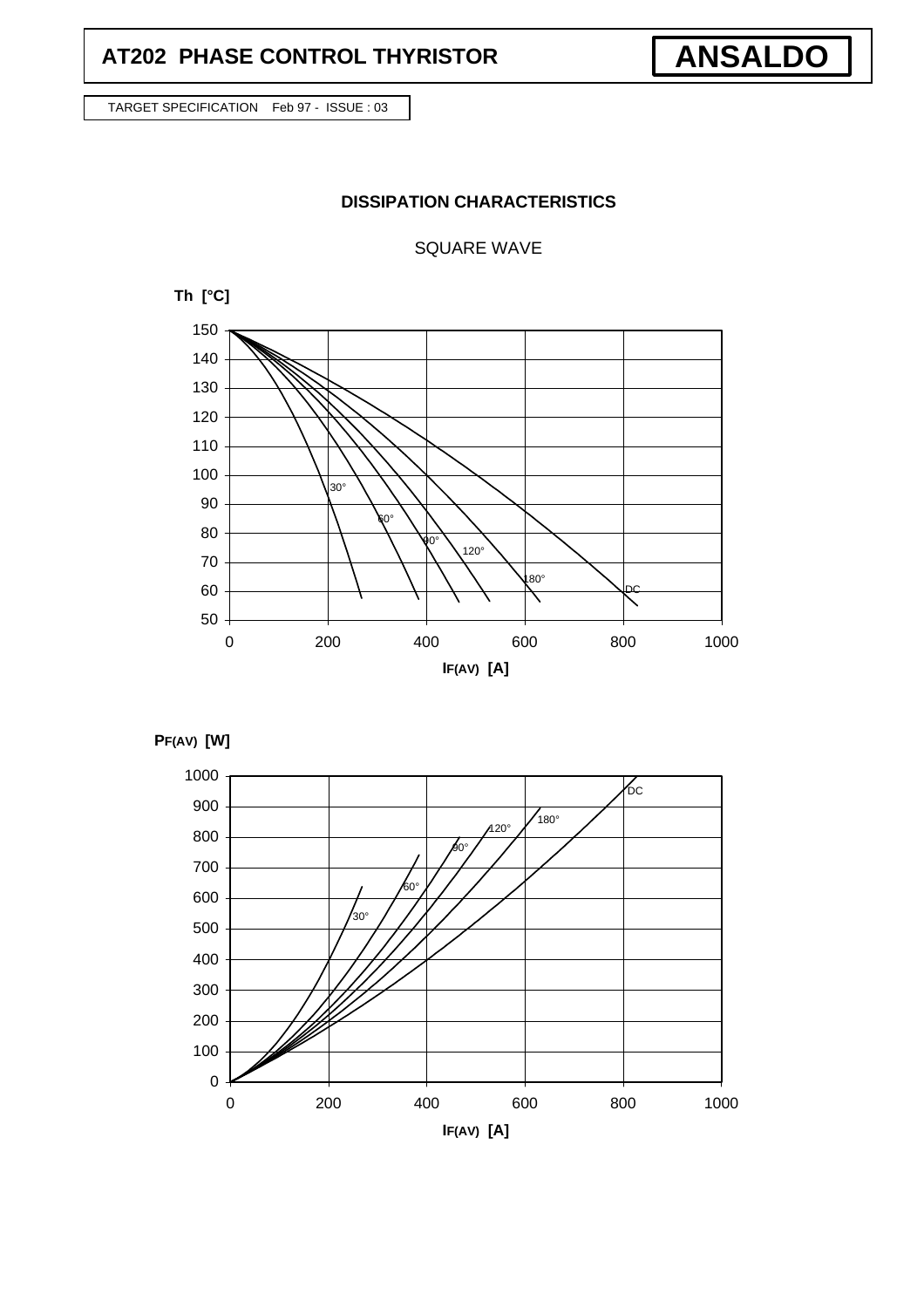## **AT202 PHASE CONTROL THYRISTOR**

**ANSALDO**

TARGET SPECIFICATION Feb 97 - ISSUE : 03

### **DISSIPATION CHARACTERISTICS**

SINE WAVE